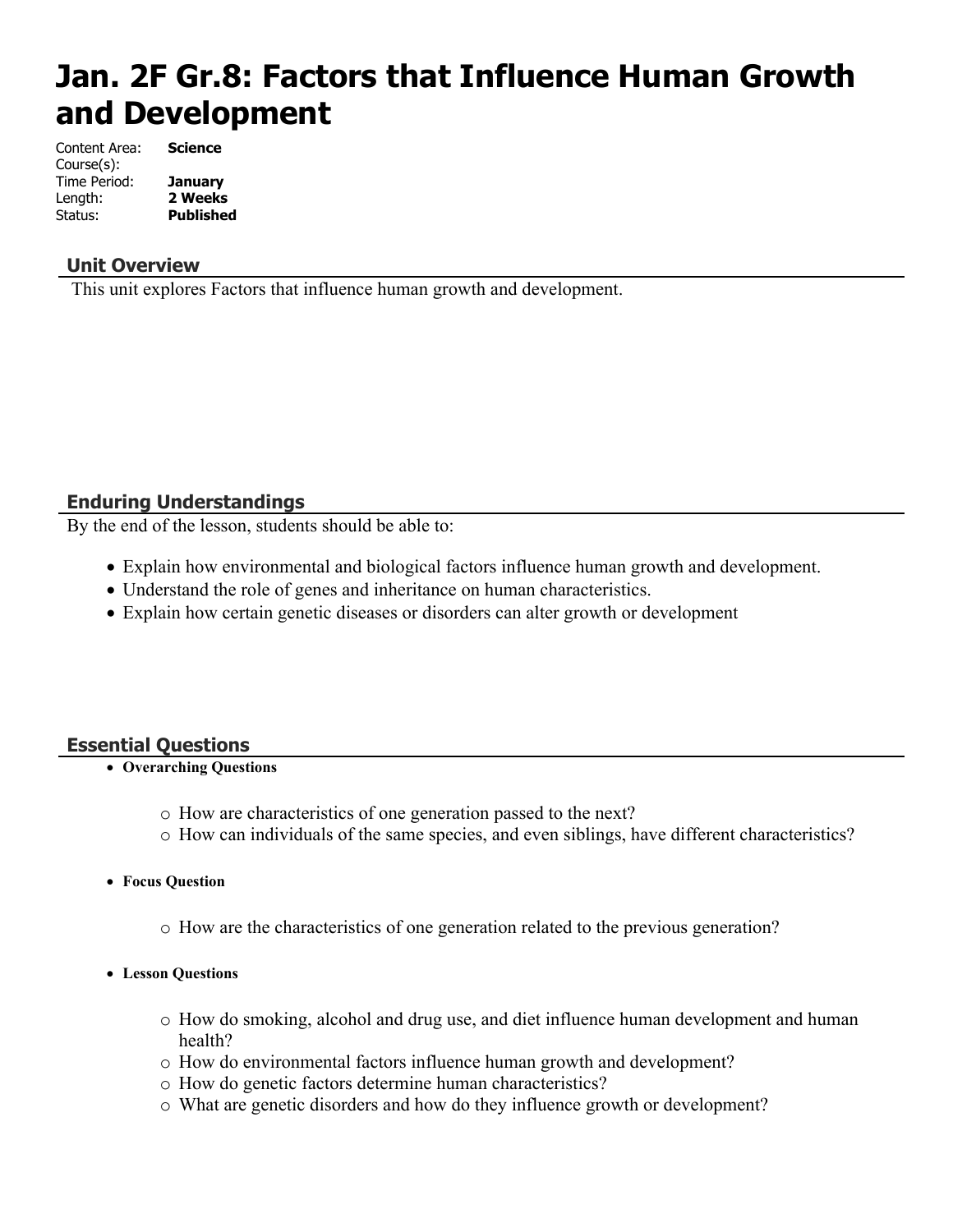- **Can You Explain?**
	- o How can environment, lifestyle, addiction, and genes influence your growth and development?

### **Instructional Strategies & Learning Activities**

• [The Five E Instructional Model](https://app.discoveryeducation.com/learn/techbook/units/93c6eda5-eac8-46a9-945f-6a86e10f0bc5/concepts/219c9bb7-7775-4005-bdd5-e700be2723d5/lesson/sections/8022f665-77ce-48b0-a4f7-d3da779d9c32#4af4c4f3-d978-43ad-b703-57aef61359ea)

Science Techbook follows the 5E instructional model. As you plan your lesson, the provided Model Lesson includes strategies for each of the 5Es.

• [Engage \(45–90 minutes\)](https://app.discoveryeducation.com/learn/techbook/units/93c6eda5-eac8-46a9-945f-6a86e10f0bc5/concepts/219c9bb7-7775-4005-bdd5-e700be2723d5/lesson/sections/8022f665-77ce-48b0-a4f7-d3da779d9c32#0a79e36e-f8f6-45c7-8092-461dc7b5ae24)

Students are presented with questions about health and what it means to be healthy. Students begin to formulate ideas around the Can You Explain? (CYE) question.

• [Explore \(135 minutes\)](https://app.discoveryeducation.com/learn/techbook/units/93c6eda5-eac8-46a9-945f-6a86e10f0bc5/concepts/219c9bb7-7775-4005-bdd5-e700be2723d5/lesson/sections/8022f665-77ce-48b0-a4f7-d3da779d9c32#9bbed9e6-d527-40ba-930f-cf93d8e9d8ba)

Students investigate questions about how behaviors, environmental factors, and genetics affect growth and development. Students explore these ideas through a variety of media assets.

 $\bullet$  [Explain \(45–90 minutes\)](https://app.discoveryeducation.com/learn/techbook/units/93c6eda5-eac8-46a9-945f-6a86e10f0bc5/concepts/219c9bb7-7775-4005-bdd5-e700be2723d5/lesson/sections/8022f665-77ce-48b0-a4f7-d3da779d9c32#23123669-3af4-4808-afd2-5d6ebed11240)

Students construct scientific explanations to the CYE question by including evidence of how lifestyle and genes influence human growth and development.

• [Elaborate with STEM \(45–135 minutes\)](https://app.discoveryeducation.com/learn/techbook/units/93c6eda5-eac8-46a9-945f-6a86e10f0bc5/concepts/219c9bb7-7775-4005-bdd5-e700be2723d5/lesson/sections/8022f665-77ce-48b0-a4f7-d3da779d9c32#6ec71a13-6c10-4a22-8341-90838f712027)

Students apply their understanding of factors that influence human growth and development as they learn about cystic fibrosis, calculate calorie usage, and research gene therapy technologies.

• [Evaluate \(45–90 minutes\)](https://app.discoveryeducation.com/learn/techbook/units/93c6eda5-eac8-46a9-945f-6a86e10f0bc5/concepts/219c9bb7-7775-4005-bdd5-e700be2723d5/lesson/sections/8022f665-77ce-48b0-a4f7-d3da779d9c32#b3fbd2c1-cfcf-4cae-b35a-cf2b63f3e8b6)

Students are evaluated on the state science standards, as well as Standards in ELA/Literacy and Standards in Math standards, using Board Builder and the provided concept summative assessments.

### **Integration of Career Readiness, Life Literacies and Key Skills**

Students will work in small groups or partnerships to conduct investigations, build models or prototypes and present findings.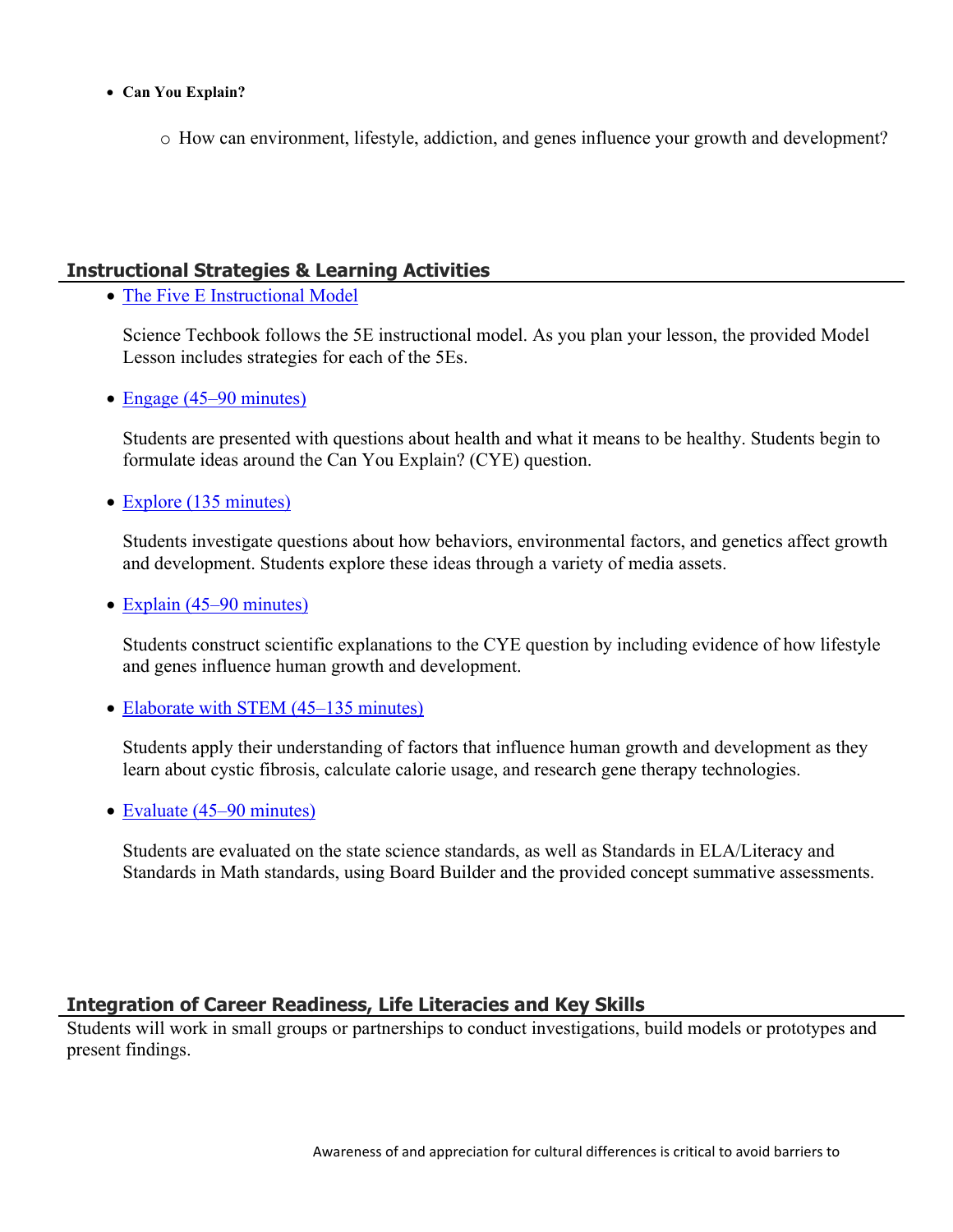|                       | productive and positive interaction.                                                                                                                                                                                                    |
|-----------------------|-----------------------------------------------------------------------------------------------------------------------------------------------------------------------------------------------------------------------------------------|
| TECH.9.4.8.CI.4       | Explore the role of creativity and innovation in career pathways and industries.                                                                                                                                                        |
| WRK.9.2.8.CAP.15      | Present how the demand for certain skills, the job market, and credentials can determine<br>an individual's earning power.                                                                                                              |
|                       | An individual's strengths, lifestyle goals, choices, and interests affect employment and<br>income.                                                                                                                                     |
|                       | Gathering and evaluating knowledge and information from a variety of sources, including<br>global perspectives, fosters creativity and innovative thinking.                                                                             |
| WRK.9.2.8.CAP.10      | Evaluate how careers have evolved regionally, nationally, and globally.                                                                                                                                                                 |
| TECH.9.4.8.GCA.2      | Demonstrate openness to diverse ideas and perspectives through active discussions to<br>achieve a group goal.                                                                                                                           |
| <b>TECH.9.4.8.GCA</b> | <b>Global and Cultural Awareness</b>                                                                                                                                                                                                    |
|                       | Increases in the quantity of information available through electronic means have<br>heightened the need to check sources for possible distortion, exaggeration, or<br>misrepresentation.                                                |
| WRK.9.2.8.CAP.12      | Assess personal strengths, talents, values, and interests to appropriate jobs and careers to<br>maximize career potential.                                                                                                              |
| WRK.9.2.8.CAP.11      | Analyze potential career opportunities by considering different types of resources,<br>including occupation databases, and state and national labor market statistics.                                                                  |
| <b>TECH.9.4.8.CI</b>  | Creativity and Innovation                                                                                                                                                                                                               |
| TECH.9.4.8.IML.1      | Critically curate multiple resources to assess the credibility of sources when searching for<br>information.                                                                                                                            |
| <b>TECH.9.4.8.CT</b>  | <b>Critical Thinking and Problem-solving</b>                                                                                                                                                                                            |
| TECH.9.4.8.TL.2       | Gather data and digitally represent information to communicate a real-world problem<br>(e.g., MS-ESS3-4, 6.1.8.EconET.1, 6.1.8.CivicsPR.4).                                                                                             |
|                       | Some digital tools are appropriate for gathering, organizing, analyzing, and presenting<br>information, while other types of digital tools are appropriate for creating text,<br>visualizations, models, and communicating with others. |
| TECH.9.4.8.GCA.1      | Model how to navigate cultural differences with sensitivity and respect (e.g., 1.5.8.C1a).                                                                                                                                              |
| TECH.9.4.8.TL.3       | Select appropriate tools to organize and present information digitally.                                                                                                                                                                 |
| <b>WRK.9.2.8.CAP</b>  | <b>Career Awareness and Planning</b>                                                                                                                                                                                                    |
|                       | There are variety of resources available to help navigate the career planning process.                                                                                                                                                  |

#### **Technology Integration**

Technology is fully integrated using Discovery Techbook.

|                   | Computer models can be used to simulate events, examine theories and inferences, or<br>make predictions.                                                                                                                                                 |
|-------------------|----------------------------------------------------------------------------------------------------------------------------------------------------------------------------------------------------------------------------------------------------------|
| CS.6-8.8.1.8.DA.1 | Organize and transform data collected using computational tools to make it usable for a<br>specific purpose.                                                                                                                                             |
|                   | People use digital devices and tools to automate the collection, use, and transformation of<br>data. The manner in which data is collected and transformed is influenced by the type of<br>digital device(s) available and the intended use of the data. |
| CS.6-8.8.1.8.DA.3 | Identify the appropriate tool to access data based on its file format.                                                                                                                                                                                   |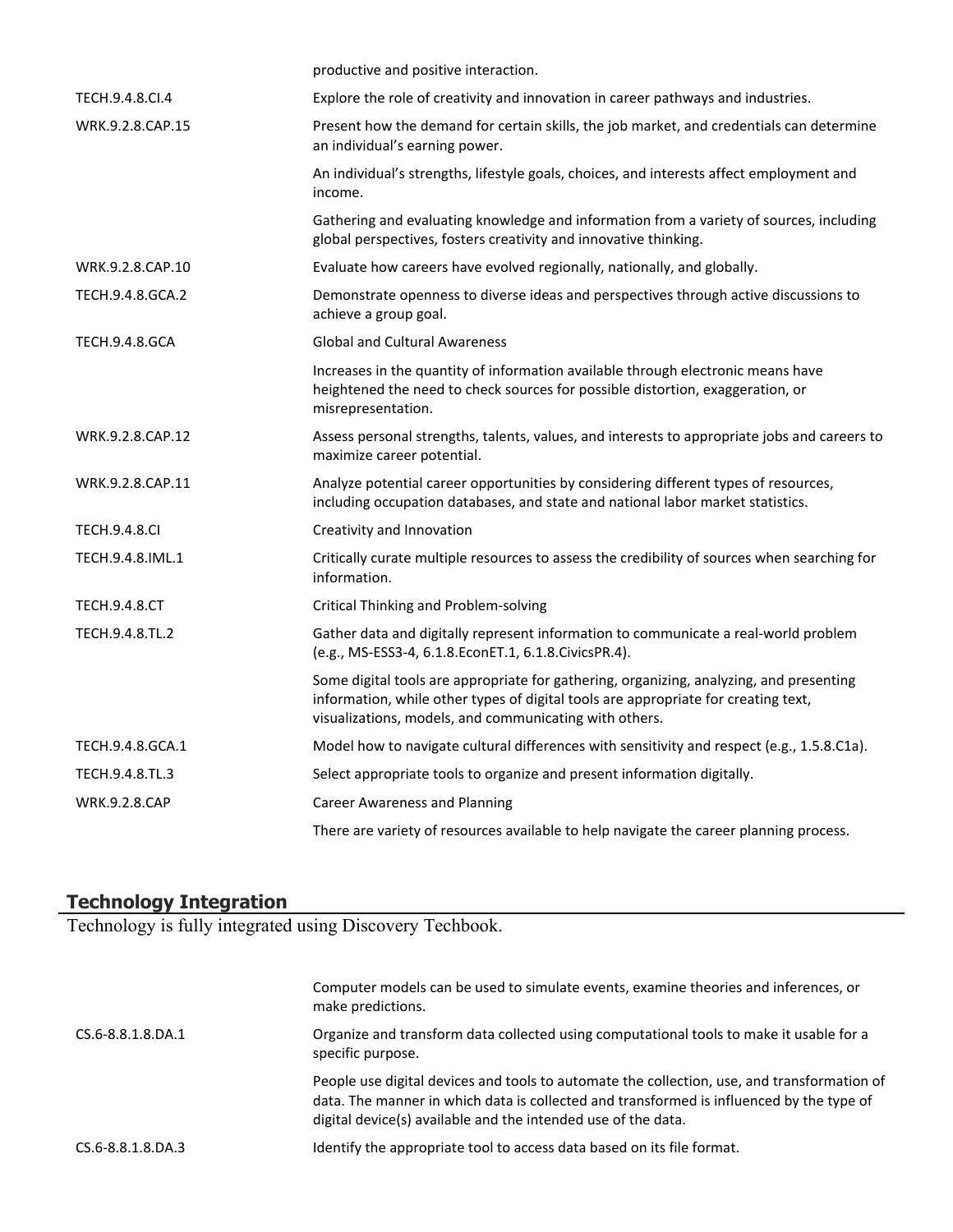#### **Interdisciplinary Connections**

| LA.SL.8.4  | Present claims and findings, emphasizing salient points in a focused, coherent manner<br>with relevant evidence, sound valid reasoning, and well-chosen details; use appropriate<br>eye contact, adequate volume, and clear pronunciation.                |
|------------|-----------------------------------------------------------------------------------------------------------------------------------------------------------------------------------------------------------------------------------------------------------|
| LA.RI.8.1  | Cite the textual evidence and make relevant connections that most strongly supports an<br>analysis of what the text says explicitly as well as inferences drawn from the text.                                                                            |
| LA.W.8.1   | Write arguments to support claims with clear reasons and relevant evidence.                                                                                                                                                                               |
| LA.RI.8.4  | Determine the meaning of words and phrases as they are used in a text, including<br>figurative, connotative, and technical meanings; analyze the impact of specific word<br>choices on meaning and tone, including analogies or allusions to other texts. |
| LA.W.8.7   | Conduct short research projects to answer a question (including a self-generated<br>question), drawing on several sources and generating additional related, focused<br>questions that allow for multiple avenues of exploration.                         |
| LA.RI.8.7  | Evaluate the advantages and disadvantages of using different mediums (e.g., print or<br>digital text, video, multimedia) to present a particular topic or idea.                                                                                           |
| LA.W.8.2   | Write informative/explanatory texts to examine a topic and convey ideas, concepts, and<br>information through the selection, organization, and analysis of relevant content.                                                                              |
| LA.RI.8.8  | Delineate and evaluate the argument and specific claims in a text, assessing whether the<br>reasoning is sound and the evidence is relevant and sufficient; recognize when irrelevant<br>evidence is introduced.                                          |
| LA.RI.8.10 | By the end of the year read and comprehend literary nonfiction at grade level text-<br>complexity or above, with scaffolding as needed.                                                                                                                   |
| LA.SL.8.1  | Engage effectively in a range of collaborative discussions (one-on-one, in groups, and<br>teacher-led) with diverse partners on grade 8 topics, texts, and issues, building on others'<br>ideas and expressing their own clearly.                         |

#### **Differentiation**

1. Aid students in generating a list of lifestyle factors that affect human growth and development. These include: smoking, drinking, drugs, unhealthy diet, lack of exercise, lack of access to clean water, overcrowding, poverty, and so on.

- 1. Encourage students to use a thesaurus or descriptive phrases when conducting research about factors that affect development.
- 2. After they read the Core Interactive Text, have students talk about the disorders that

[Struggling Students](https://app.discoveryeducation.com/player/view/assetGuid/4995767F-D634-40C6-B25B-BDEA06E14F90) **[ELL](https://app.discoveryeducation.com/player/view/assetGuid/D727DF69-B79B-4A92-AA1F-CE23C74D98D9)** Accelerated Students

- 1. Before they read the Core Interactive Text, have students use their previous knowledge of embryo development to describe some of the side effects that may result from a pregnant mother smoking or drinking alcohol.
- 2. Before they read the Core Interactive Text, have students use their previous knowledge to create a list of possible environmental factors that could harm humans. Examples include: air pollution, sewage, and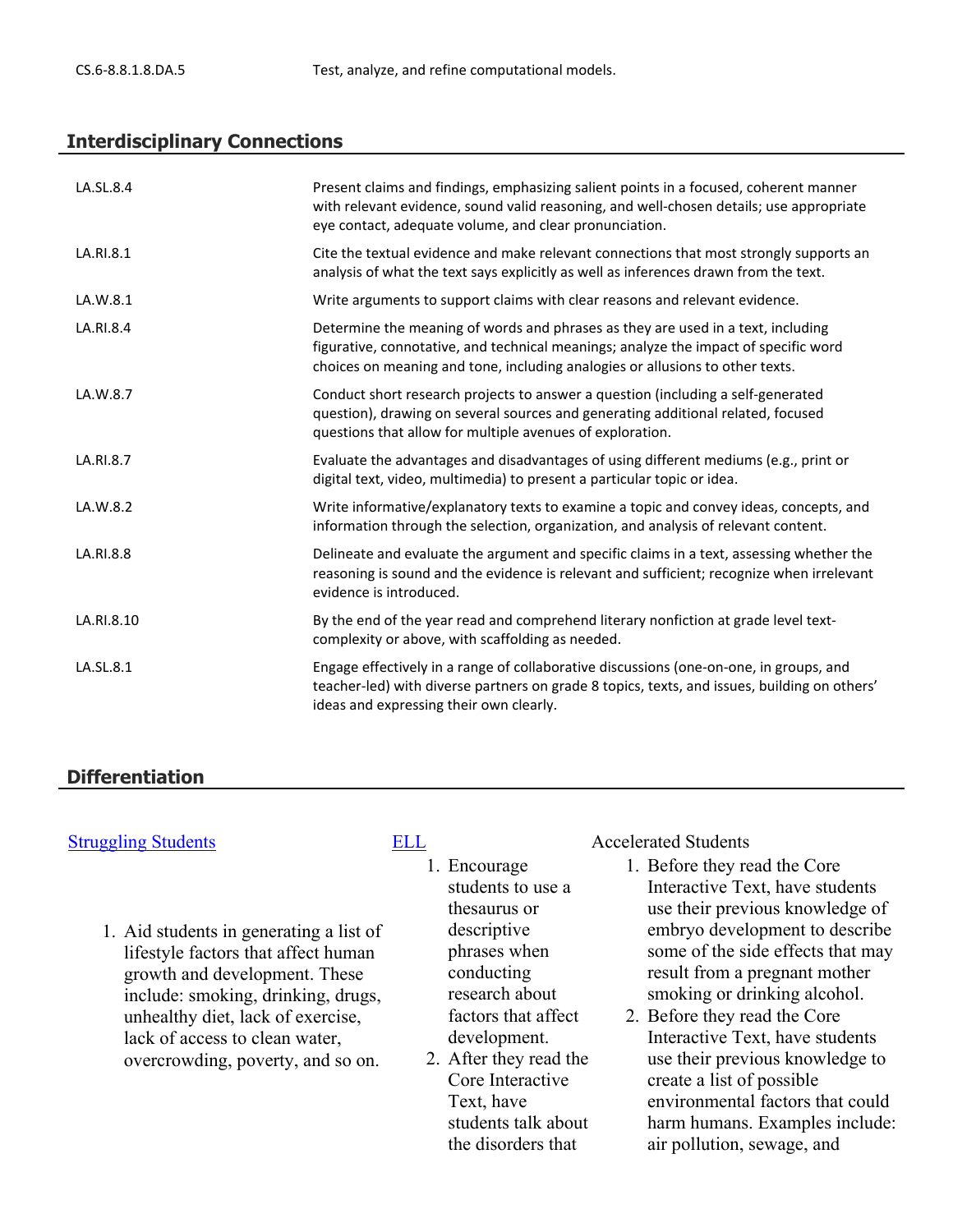can arise when mutations are passed onto an offspring.

fertilizer runoff.

3. Challenge students to research a genetic disorder discussed in this concept and share their learning with the class.

[Differentiation in science](http://www.brighthubeducation.com/teaching-gifted-students/65181-differentiation-techniques-and-activities-in-the-classroom-for-gifted-students/) can be accomplished in several ways. Once you have given a pre-test to students, you know what information has already been mastered and what they still need to work on. Next, you design activities, discussions, lectures, and so on to teach information to students. The best way is to have two or three groups of students divided by ability level.

While you are instructing one group, the other groups are working on activities to further their knowledge of the concepts. For example, while you are helping one group learn the planet names in order, another group is researching climate, size, and distance from the moon of each planet. Then the groups switch, and you instruct the second group on another objective from the space unit. The first group practices writing the order of the planets and drawing a diagram of them.

Here are some ideas for the classroom when you are using differentiation in science:

- Create a tic-tac-toe board that lists different activities at different ability levels. When students aren't involved in direct instruction with you, they can work on activities from their tic-tac-toe board. These boards have nine squares, like a tic-tac-toe board; and each square lists an activity that corresponds with the science unit. For example, one solar system activity for advanced science students might be to create a power point presentation about eclipses. For beginning students, an activity might be to make a poster for one of the planets and include important data such as size, order from the sun, whether it has moons, and so on.
- Find websites on the current science unit that students can explore on their own.
- Allow students to work in small groups to create a project throughout the entire unit. For example, one group might create a solar system model to scale. Another group might write a play about the solar system. This is an activity these groups can work on while they are not working directly with you.

Differentiation in science gets students excited to learn because it challenges them to expand their knowledge and skills, instead of teaching the whole group concepts they have already mastered

# **Modifications & Accommodations**

Refer to QSAC EXCEL SMALL SPED ACCOMMOCATIONS spreadsheet in this discipline.

#### **Modifications and Accommodations used in this unit:**

In addition to differentiated instruction, IEP's and 504 accommocations will be utilized.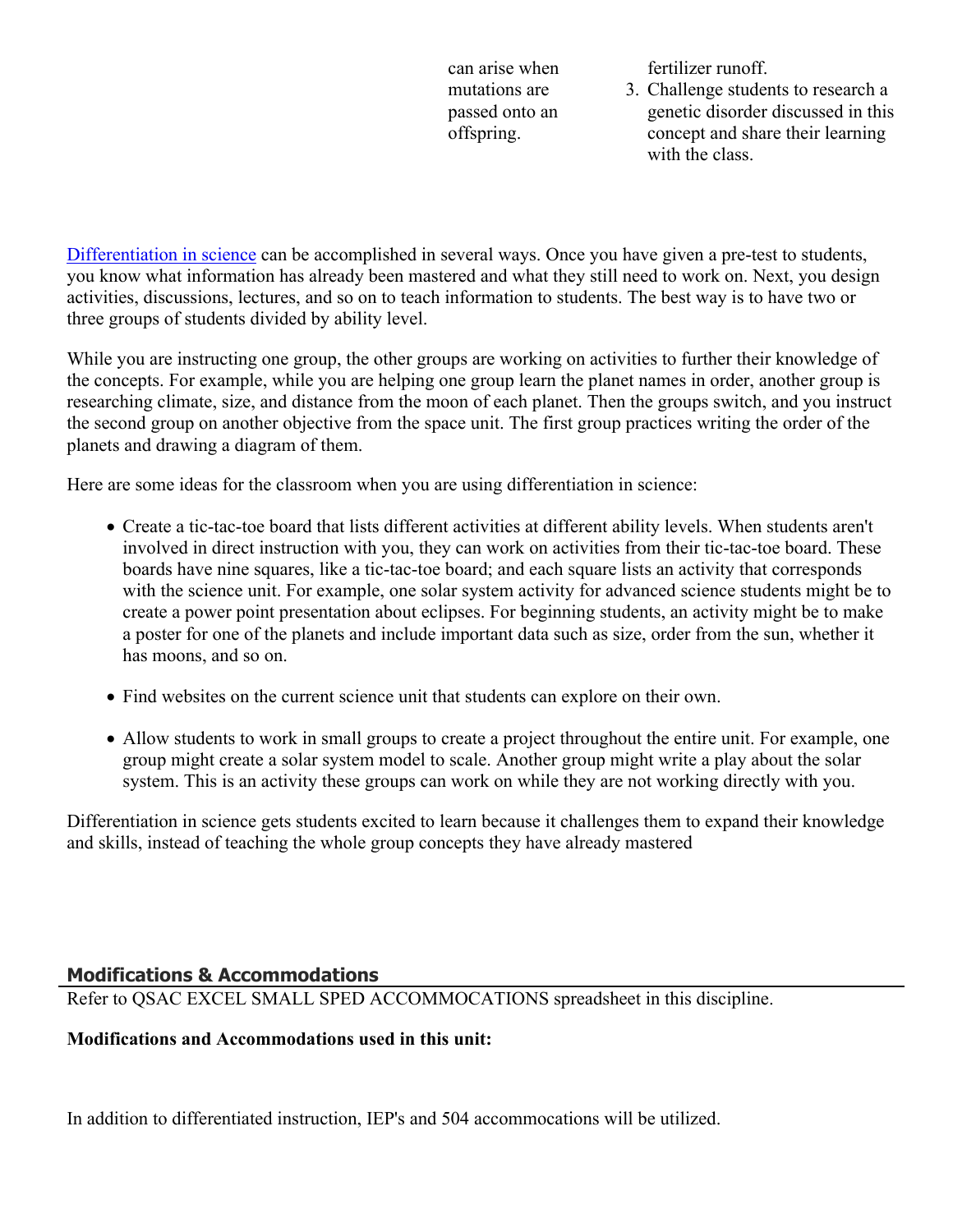In addition to differentiated instruction, IEP's and 504 accommocations will be utilized.

#### **Benchmark Assessments**

**Benchmark Assessments** are given periodically (e.g., at the end of every quarter or as frequently as once per month) throughout a school year to establish baseline achievement data and measure progress toward a standard or set of academic standards and goals.

#### **Schoolwide Benchmark assessments:**

Aimsweb benchmarks 3X a year

Linkit Benchmarks 3X a year

#### **Additional Benchmarks used in this unit:**

Pre and post assessments to measure growth.

#### **Formative Assessments**

Assessment allows both instructor and student to monitor progress towards achieving learning objectives, and can be approached in a variety of ways. **Formative assessment** refers to tools that identify misconceptions, struggles, and learning gaps along the way and assess how to close those gaps. It includes effective tools for helping to shape learning, and can even bolster students' abilities to take ownership of their learning when they understand that the goal is to improve learning, not apply final marks (Trumbull and Lash, 2013). It can include students assessing themselves, peers, or even the instructor, through writing, quizzes, conversation, and more. In short, formative assessment occurs throughout a class or course, and seeks to improve student achievement of learning objectives through approaches that can support specific student needs (Theal and Franklin, 2010, p. 151).

#### **Formative Assessments used in this unit:**

See assessments located in links above.

#### **Summative Assessments**

**Summative assessments** evaluate student learning, knowledge, proficiency, or success at the conclusion of an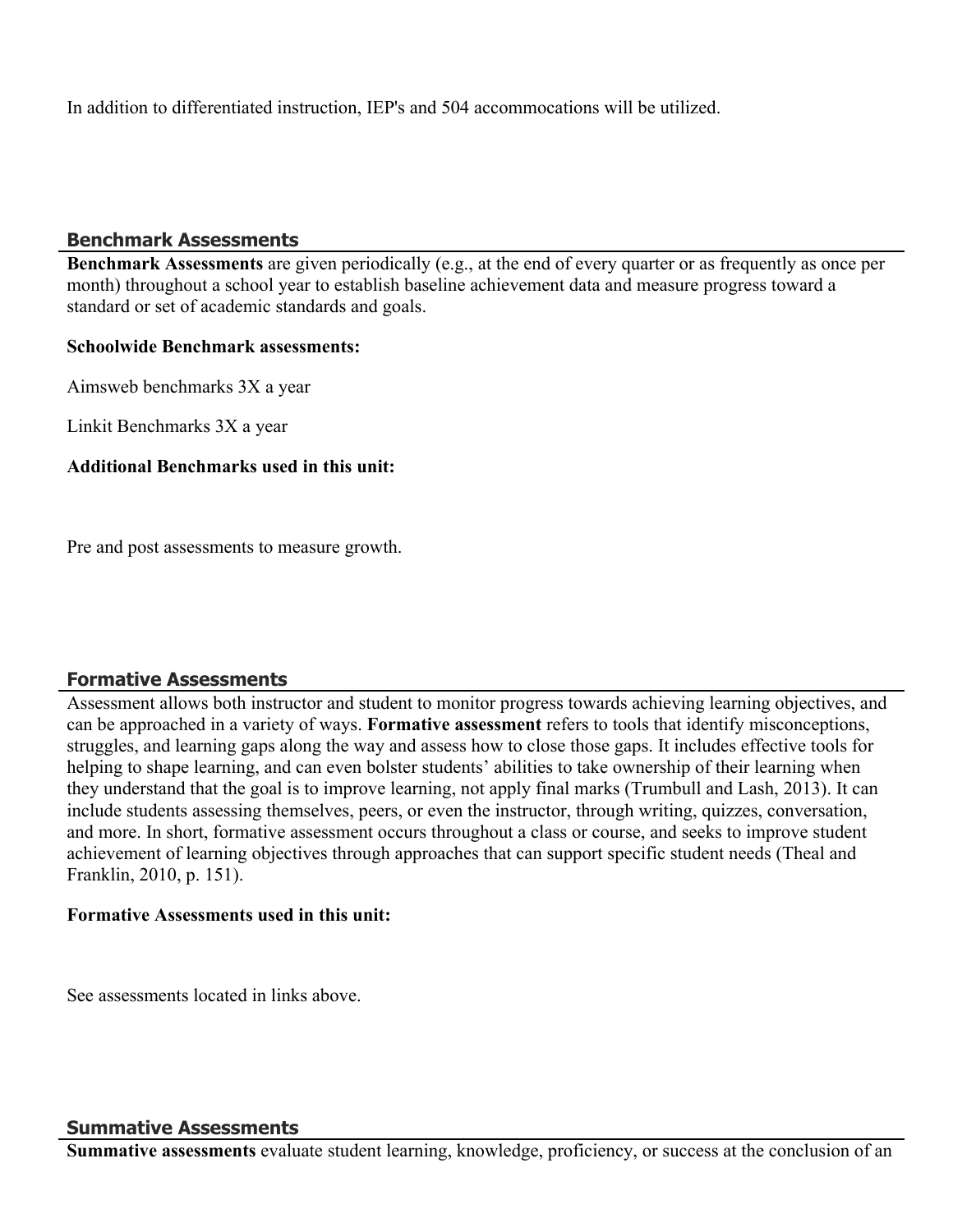instructional period, like a unit, course, or program. Summative assessments are almost always formally graded and often heavily weighted (though they do not need to be). Summative assessment can be used to great effect in conjunction and alignment with formative assessment, and instructors can consider a variety of ways to combine these approaches.

#### **Summative assessments for this unit:**

See assessments located in links above.

### **Instructional Materials**

See materials located in links above.

Discovery Techbook

Teacher made materials

Additional labs are available through NJCTL on-line curriculum

# **Standards**

|              | Complex and microscopic structures and systems can be visualized, modeled, and used to<br>describe how their function depends on the shapes, composition, and relationships among<br>its parts, therefore complex natural structures/systems can be analyzed to determine how<br>they function.        |
|--------------|--------------------------------------------------------------------------------------------------------------------------------------------------------------------------------------------------------------------------------------------------------------------------------------------------------|
| SCI.MS.LS3.A | <b>Inheritance of Traits</b>                                                                                                                                                                                                                                                                           |
| SCI.MS-LS3-1 | Develop and use a model to describe why structural changes to genes (mutations) located<br>on chromosomes may affect proteins and may result in harmful, beneficial, or neutral<br>effects to the structure and function of the organism.                                                              |
| SCI.MS-LS3-2 | Develop and use a model to describe why asexual reproduction results in offspring with<br>identical genetic information and sexual reproduction results in offspring with genetic<br>variation.                                                                                                        |
| SCI.MS.LS3.A | Inheritance of Traits                                                                                                                                                                                                                                                                                  |
| SCI.MS-LS4-5 | Gather and synthesize information about the technologies that have changed the way<br>humans influence the inheritance of desired traits in organisms.                                                                                                                                                 |
|              | In sexually reproducing organisms, each parent contributes half of the genes acquired (at<br>random) by the offspring. Individuals have two of each chromosome and hence two alleles<br>of each gene, one acquired from each parent. These versions may be identical or may<br>differ from each other. |
|              | In artificial selection, humans have the capacity to influence certain characteristics of<br>organisms by selective breeding. One can choose desired parental traits determined by<br>genes, which are then passed onto offspring.                                                                     |